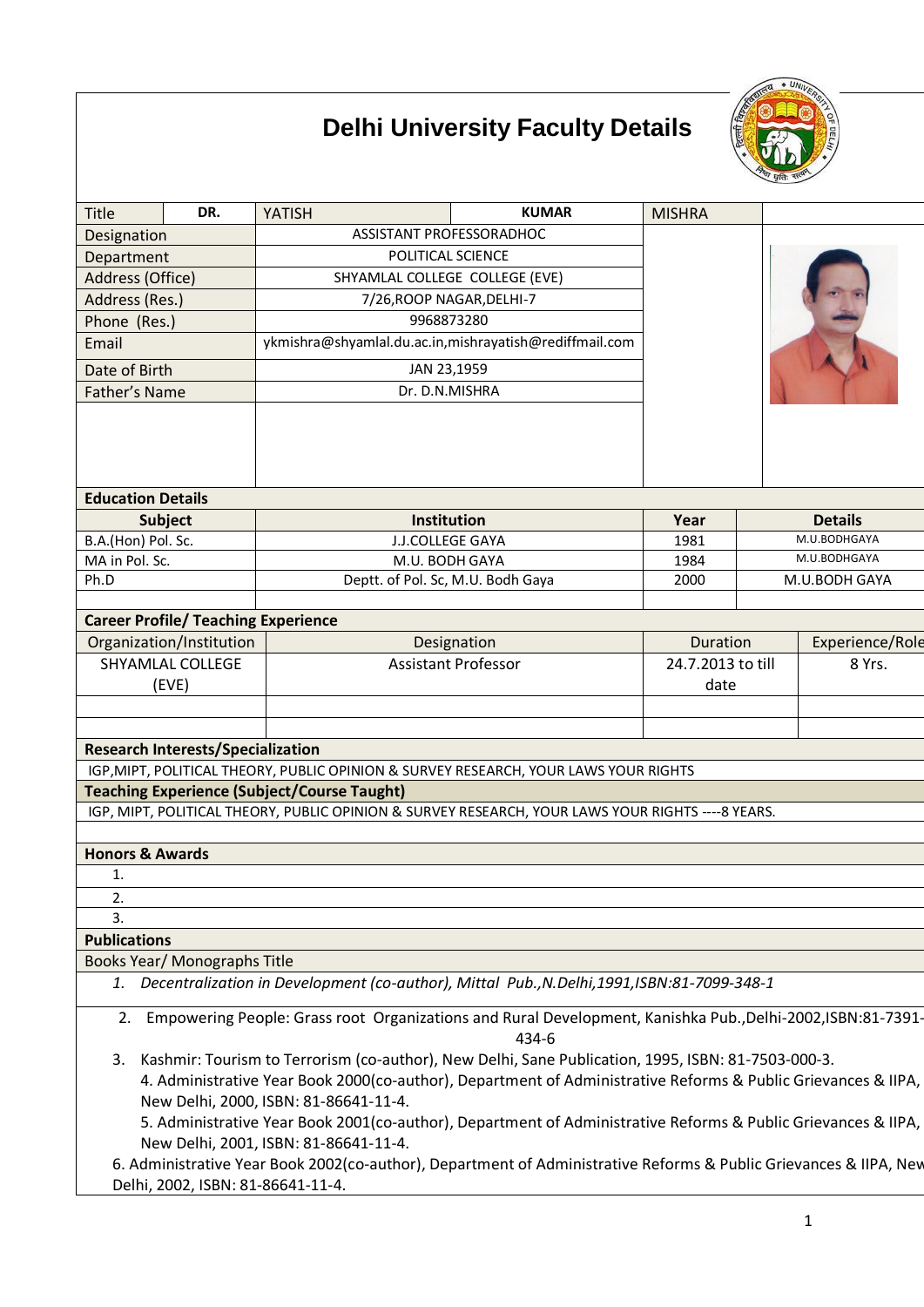7.The Second Memorial Lecture in Respect of Lok Nayak Jayaprakash Narayan, (etd), LNJN National Institute of Criminology and Forensic Science(NICFS), Ministry of Home Affairs, Govt. of India, 2006, ISSN:0376-9844.

8.The Second Memorial Lecture in Respect of Lok Nayak Jayaprakash Narayan,(etd), LNJN National Institute of Criminology and Forensic Science(NICFS), Ministry of Home Affairs, Govt. of India, 2007, ISSN:0376-9844.

#### **Chapters in Books**

- 1. "Role of Police and Para-Military Forces in dealing with Disasters", Edited Book-Policing in 21<sup>st</sup> Century, IIPA,BY J.G.Roy,1999,ISBN:81-86641-11-4
- 2. "Criminal Justice Administration in India: Emerging Trends & Futuristic Introspection" (Co-Author), the Book –Fift Years of Indian Administration: Retrospect & Prospect, Etd. By T.N. Chaturvedi, IIPA, 1998 PP-355-363,ISBN :81- 86641-11-4
- 3. "Crime against Unborn Child, Book –Child Victims of Crime: Problem and Prospects, Ed. By ,M.C. Gupta, K. Chokalingam & J.G. Roy, Gyan Pub.,Delhi-2001,ISBN:81-212-0741-X,PP.93-99
	- 4 "Jail Not Bail or Bail Not Jail.... Issues in Judicial Ethics" (co-author), in the book 'Ethics in Public Life', ed. B Shri T. N. Chaturvedi, IIPA, 1996, ISBN: 81-86641-11-4.

5. "Karmic Prashashan", in the book 'Lok Prashashan: Sidhyant aur Vyavhar', etd. By Sushma Yadav and Balwan Gautam, Orient Black Swan, ISBN: 9788125059479.

6."Nagrik aur Prashashan", in the book 'Lok Prashashan: Sidhyant aur Vyavhar', etd. By Sushma Yadav and Balwan Gautam, Orient Black Swan, ISBN: 9788125059479.

7."Samaj Kalyan Sambandhi Prashashan", in the book 'Lok Prashashan: Sidhyant aur Vyavhar', etd. By Sushm Yadav and Balwan Gautam, Orient Black Swan, ISBN: 9788125059479.

8."Kashmir: The Changing Scenario", in the book 'Kashmir: Tourism to Terrorism', ed., by Yatish Mishra and Sanjay Sharma, Sane Publication, Delhi, 1995, ISNN: 81-7503-000-3.

9." Law & Order Management and Institution of District Magistrate and Police Commissioner (co-author)' 'Landmarks in Delhi Administration: Post Independence Era-1947-97, S C Vajpayi and S P verma etd., Gyan Publishing House, 1998, New Delhi, pp.98-111,ISBN: 81-212-0741-X.

10." A Chronology", in the book titled 'Subhas Bose: The Man and his Mission', edited by M C Gupta and J G Roy, IIPA, 1999, pp. 91-99, ISBN: 81-86641-11-4.

11."Extra Governmental Organization and Rural development", in the book titled 'Towards Good Governance' edited by Shri T N Chaturvedi, IIPA, 1999, pp. 355-363, ISBN: 81-86641-11-4.

12. "Loknayak Concept of Total Revolution", in the book 'Second J P Memorial Lecture 2006', etd by Dr. B I Cattoraj and Dr. Yatish Mishra, LNJN National Institute of Criminology & Forensic Science (NICFS), MHA, GOI, pp. 40-55,ISSN: 0376-9844.

13." Jayaprakash Narayan in Pursuit of People's Power for Social Justice", in the book titled 'Third J P Memorial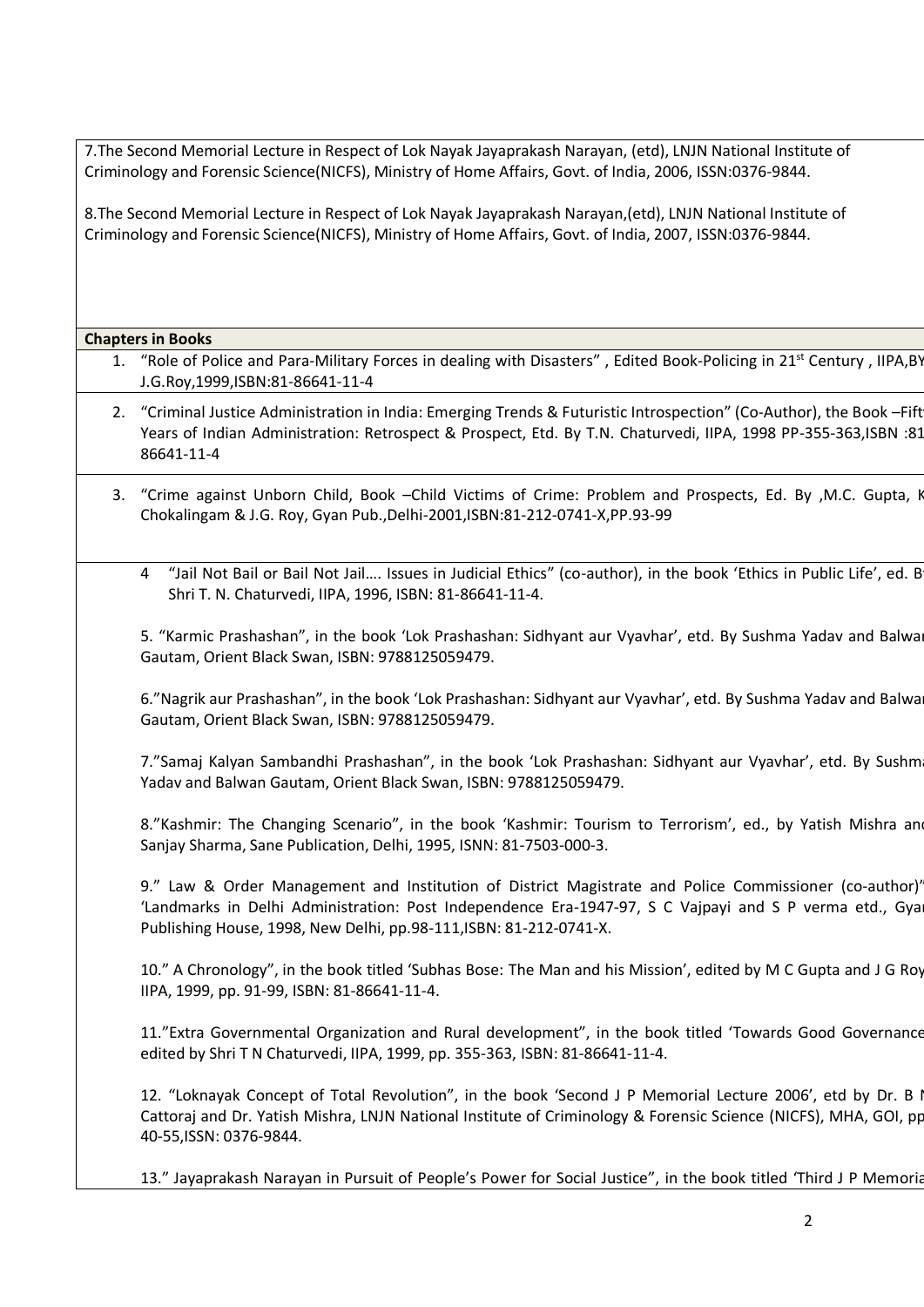Lecture 2007', etd by Dr. B N Chattoraj and Dr. Yatish Mishra, LNJN National Institute of Criminology & Forensi Science (NICFS), MHA, GOI, pp. 37-59,ISSN: 0376-9844.

|                 | In Indexed/Peer Reviewed Journals                                                                            |                                                                                                                                                                                                                                                                                 |  |  |  |  |
|-----------------|--------------------------------------------------------------------------------------------------------------|---------------------------------------------------------------------------------------------------------------------------------------------------------------------------------------------------------------------------------------------------------------------------------|--|--|--|--|
|                 | <b>Articles Recent Titles</b>                                                                                |                                                                                                                                                                                                                                                                                 |  |  |  |  |
| (Selected List) |                                                                                                              |                                                                                                                                                                                                                                                                                 |  |  |  |  |
|                 |                                                                                                              | 1. "Rural violence: The Causes and It's Cure," in the Special number on Social Tensions: Administrative and Politica                                                                                                                                                            |  |  |  |  |
|                 |                                                                                                              | Responses, IJPA, ISSN : 0019-5561, Vol. XLVIII, No.3, July-Sept, 2002 P.464                                                                                                                                                                                                     |  |  |  |  |
| 2.              |                                                                                                              | "Telecom Infrastructure in Rural India ," IJPA, ISSN : 0019-5561, Special Number on Infrastructure in India'<br>Development: Power, Transport and Communication, July-Sept 2001, Vol. XLVII, No.3 pp.426-433                                                                    |  |  |  |  |
| 3.              |                                                                                                              | "Jail Not Bail or Bail Not Jail Issues in Judicial Ethics" (co-author), Indian Journal of Public Administration (IJPA)                                                                                                                                                          |  |  |  |  |
|                 | ISSN 0019-5561, July-Sept. 1995                                                                              |                                                                                                                                                                                                                                                                                 |  |  |  |  |
| 4.              | "Move to Revitalize the Panchayati Raj Institution" The Pioneer, December 14,1995                            |                                                                                                                                                                                                                                                                                 |  |  |  |  |
| 5.              | "Crime and Violence in Indian Society: Issues for Deeper Study", (Co-Author)in ISSI Quarterly, Special Issue |                                                                                                                                                                                                                                                                                 |  |  |  |  |
|                 |                                                                                                              | in Fifty Years of Independence: Some Recent Lessons and Policies for Urgent Future, Vol.16 {1), July -<br>Sept., 1997, pp 159-63, ISSN: 0970-9061.                                                                                                                              |  |  |  |  |
| 6.              |                                                                                                              | "People's participation in Production Process under Watershed", Kurukshetra, Ministry of Rural<br>Development, Govt. of India, ISBN: 0021-4660, August 1994.                                                                                                                    |  |  |  |  |
|                 |                                                                                                              | 7. "Gobar as a Source of Rural Energy ", Kurukshetra, Ministry of Rural Development, Govt. of India, ISSN: 0021                                                                                                                                                                 |  |  |  |  |
|                 | 4660, August 1995.                                                                                           |                                                                                                                                                                                                                                                                                 |  |  |  |  |
|                 |                                                                                                              | 8. "Law & Order Management and Institution of District Magistrate and Police Commissioner", 'Landmarks in Publi<br>Administration Since Independence', IIPA, 1996, ISBN: 81-86641-11-4.                                                                                         |  |  |  |  |
|                 |                                                                                                              | 9.Crime against Senior Citizen in changing Global Scenario, Social welfare, ISSN: 0037-8038, Oct-2008,Centra<br>Social Welfare Board, Ministry of Social Welfare and Empowerment, GOI                                                                                           |  |  |  |  |
|                 |                                                                                                              | 10. "Crime During Disasters : Causes and its Cure," 'Academy Journal' (Sardar Ballabh Bhai Patel National Polic<br>Academy, Hyderabad), Vol,60, No.1, January-December 2008,pp56-62                                                                                             |  |  |  |  |
|                 |                                                                                                              | 11."JAIPRAKASH NARAYAN AS A CRIMINOLOGIST", INDIAN POLICE JOURNAL, Bureau of Police Research 8<br>Development, MHA, Govt. of India, Vol. LVIII, No. 2, MARCH 2011, pp. 94-99, ISSN: 0537-2429.                                                                                  |  |  |  |  |
|                 |                                                                                                              | 12."Criminal Justice System and its Administration: Agenda for Reform"(co-author), 'Indian Journal of Publi<br>Administration, Special Number on Indian Judicial System: Need and Directions of Reforms', July-Septembe<br>1999, vol. XLV, No. 3, pp. 494-500, ISSN: 0019-5561. |  |  |  |  |
|                 |                                                                                                              | 13. "Incapability, Crimes and Women", 'Indian Journal of Criminology and Criminalistics', Vol. XXVIII, No. 1<br>January-April-2007, LNJN NICFS, MHA, GOI, ISSN: 0376-9844.                                                                                                      |  |  |  |  |
|                 | pp. 1-8, ISSN: 0022-3301.                                                                                    | 14. "When Spinning Wheels Speak" (co-author), 'The Journal of Oriental Research', Madras, Vol. XCII-XXX, 2021                                                                                                                                                                   |  |  |  |  |
|                 |                                                                                                              | 15." Criminal Justice Administration in India: Emerging Trends and Futuristic Introspection"(co-author), IJPA<br>Special number on Fifty Years of Indian Administration: Retrospect and Prospects, July-September 1997, Vol. XLII<br>No. 3, pp. 794-803. ISSN 0019-5561.        |  |  |  |  |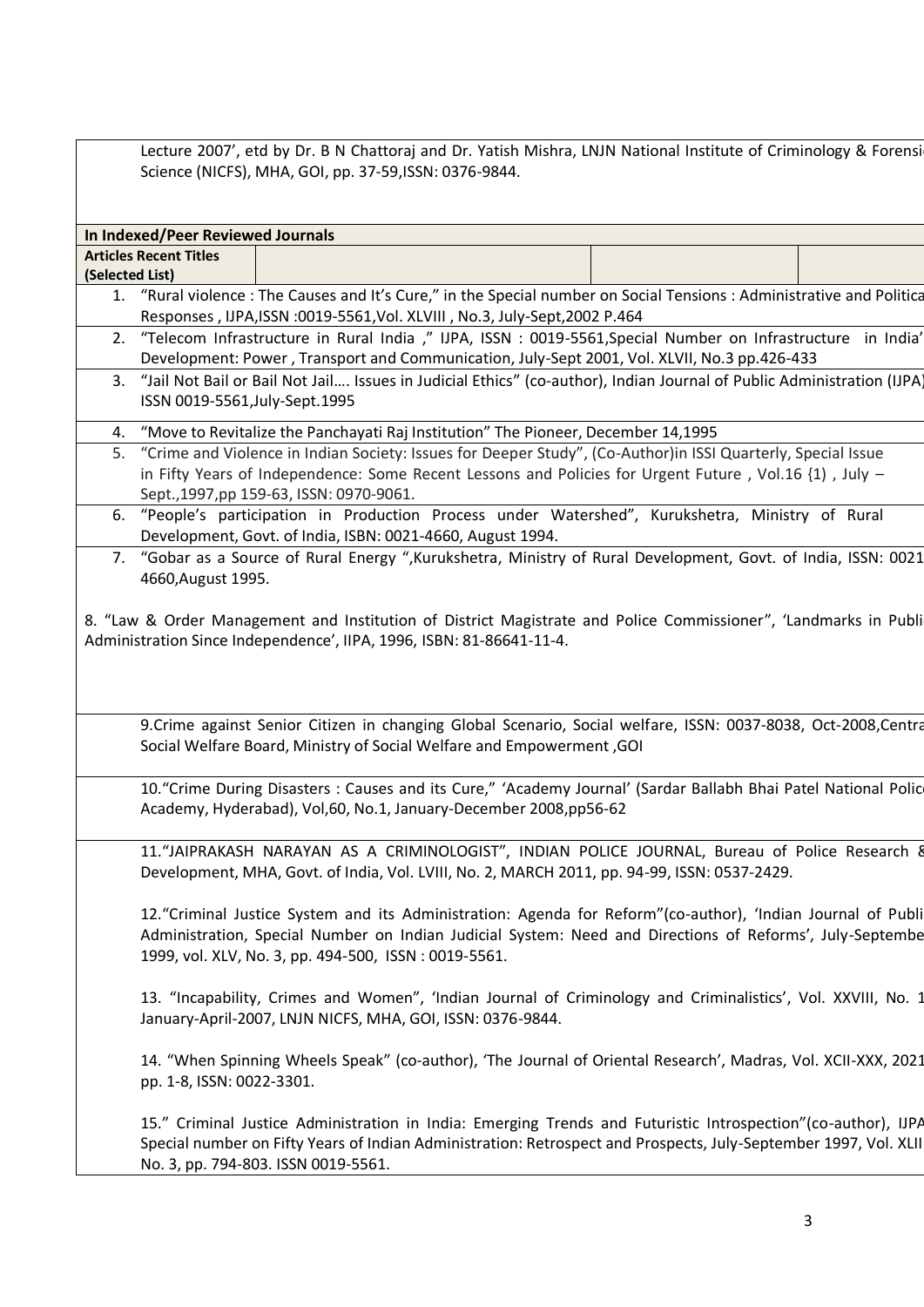16. "Extra Governmental Organization and Rural Development", Special number on Good Governance of IJPA July-September 1998, Vol. XLIV, No. 3, pp. 609-615, ISSN 0019-5561.

17. "Grameen Kshetron Men Prachr Madhyamo Ki Sthithi", Kurukshetra, March 1993, ISBN: 0021-4660.

18. "Cheerkaleen Panchayaton Ko Punarjeevan Mila", Kurukshetra, September 1993, ISBN: 0021-4660.

19. "Bhoomi Sudhar Kyon Jarooree", Kurukshetra, September 1993, ISBN: 0021-4660.

20. "Grameen Swakshta: Samasya aur Samadhan", Kurukshetra, December 1994, ISBN: 0021-4660.

21. "Bhoomi Sudhar: Samasya aur Samadhan", Kurukshetra, August 1995, ISBN: 0021-4660.

22. "Jasoosi Kand Kee Rajneeti", *Swadesh*, February 16, 1985.

23. "Dharmnirpeksh Kathnee: Sampradayik Karnee", *Swadesh*, February 1, 1985.

24."Upbhoktawad Ka Tohfa: Bal Apradh Ka Badhta Graph," *Police Vigyan*, July-September, 1997, vol. 15, No. 60.

#### ISSN: 2230-7044.

 25."Akshamta aur Apradh ke Beech Phansi Aam Auratein", *Police Vigyan*, ,Vol. 26, No.106, January- March 2009, pp 31-38, BPR&D, MHA, GOI, ISSN: 2230-7044.

#### **BOOK REVIEWS**

- 1. Eleventh Lok Sabha Elections: Dangerous Protends: Prospects of Parliamentary Democracy in India (P.S. Ramu)" book review in **IJPA,** April-June 1997, Vol. XLIII, No.2, pp.257-58.
- 2. A Study of Women in Administration: A Situational Analysis, S.Kohli Chandra, book review in **IJPA**, April-June 1998, Vol. XLIV, No.2, pp. 233-234.
- 3. Police: The Human Face, R.C. Dikshit, New Delhi, Gyan Publishing House, 2000, p.327, **IJPA**, October-December 2000, Vol.XLVI, No.4, pp.735-36.
- 4. Social Power and Everyday Class Relations: Agrarian Transformation in North Bihar, Anand Chakravarti, New Delhi, Sage Publications, 2001, in **IJPA,** Vol. XLIX, No.2, April-June 2003.
- 5. Good Governance, Joginder Singh, New Delhi, Indian Publishers Distributors, 2002, **Nagarlok, Vol**. XXXIV, No. 3, July-September, 2002, pp. 50-51.
- 6. Children of Women Prisoners in Indian Jails, Prof. B. N. Chattoraj, LNJN National Institute of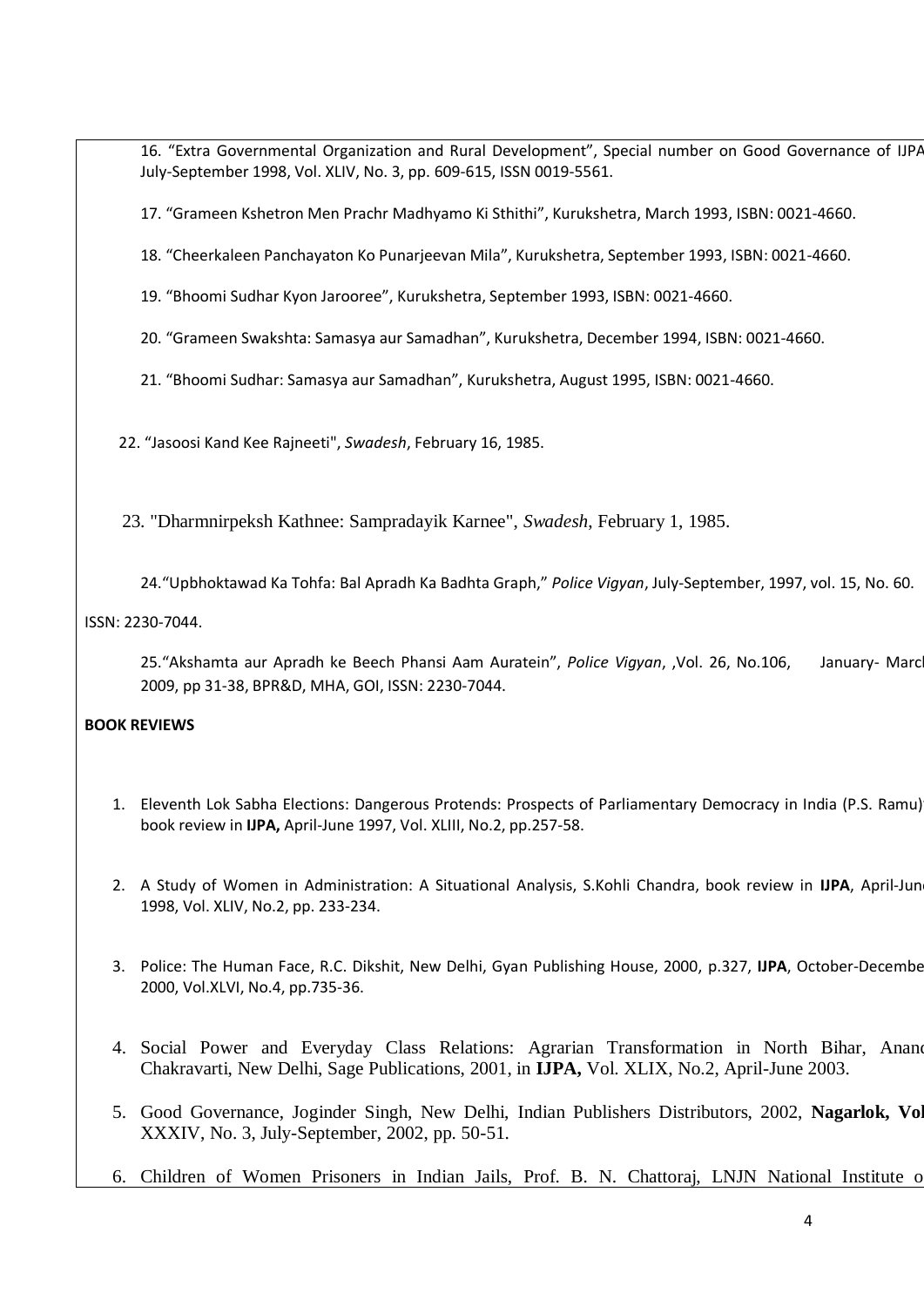Criminology & Forensic Science, Ministry of Home Affairs, Government of India, *Indian Police Journal, January- March 2007.*

- 7. Why People Protest: An Analysis of Ecological Movements, Subhas Sharma, Publication Division, Ministry of Information and Broadcasting, Govt. of India, New Delhi, 2009, *IJPA,* Jan-March 2010, Vol LVI, No. 1, pp.180-183.
- 8. Ethics in Governance, Dialogue, October-December 2011, Vol. 13, No.-2, A journal of Astha bharati, New delhi, pp. 186-88, ISSN: 0973-0095.

### **COURSE MATERIALS/CURRICULUM DEVELOPMENT**

- 1. "Development Planning: Retrospect and Prospect", Course Material for Commonwealth Executives for Master c Public Administration/ Master of Business Administration under SC-2- Development Planning and Administration, Indira Gandhi National Open University (IGNOU), New Delhi.
- 2. The chapter "Changing Norms of Social Equity, Participation, Flexibility and Autonomy," contributed in the cours material for M.A. in Public Administration run by Indira Gandhi National Open University (IGNOU), New Delhi.
	- 3. The chapter "Interface between Citizen and Administration.", contributed in the course material for M.A. in Publi Administration run by Indira Gandhi National Open University (IGNOU), New Delhi.
		- 4. The chapter "Social Participation: Issues of Gender, Weaker Sections and Environment", contributed in th course material for M.A. in Public Administration run by Indira Gandhi National Open University (IGNOU), New Delhi.
	- 5. "Case Studies: *Chilka Andolan*, People's Initiative for Local Development, and Right to Information", contributed in the course material for M.A. in Public Administration run by Indira Gandhi National Open University (IGNOU), New Delhi.

## **RESEARCH STUDIES CONDUCTED**

- 1. Organizational Effectiveness of Urban Basic Services in Selected Slum Areas of Delhi, sponsored by World Healt Organization, New Delhi,1994.
- **2.** Decentralisation in Development, sponsored by IIPA, New Delhi, 1995.
- **3.** Role and Involvement of Gram Panchayats in Poverty Alleviation Programme, sponsored by Ministry of Rural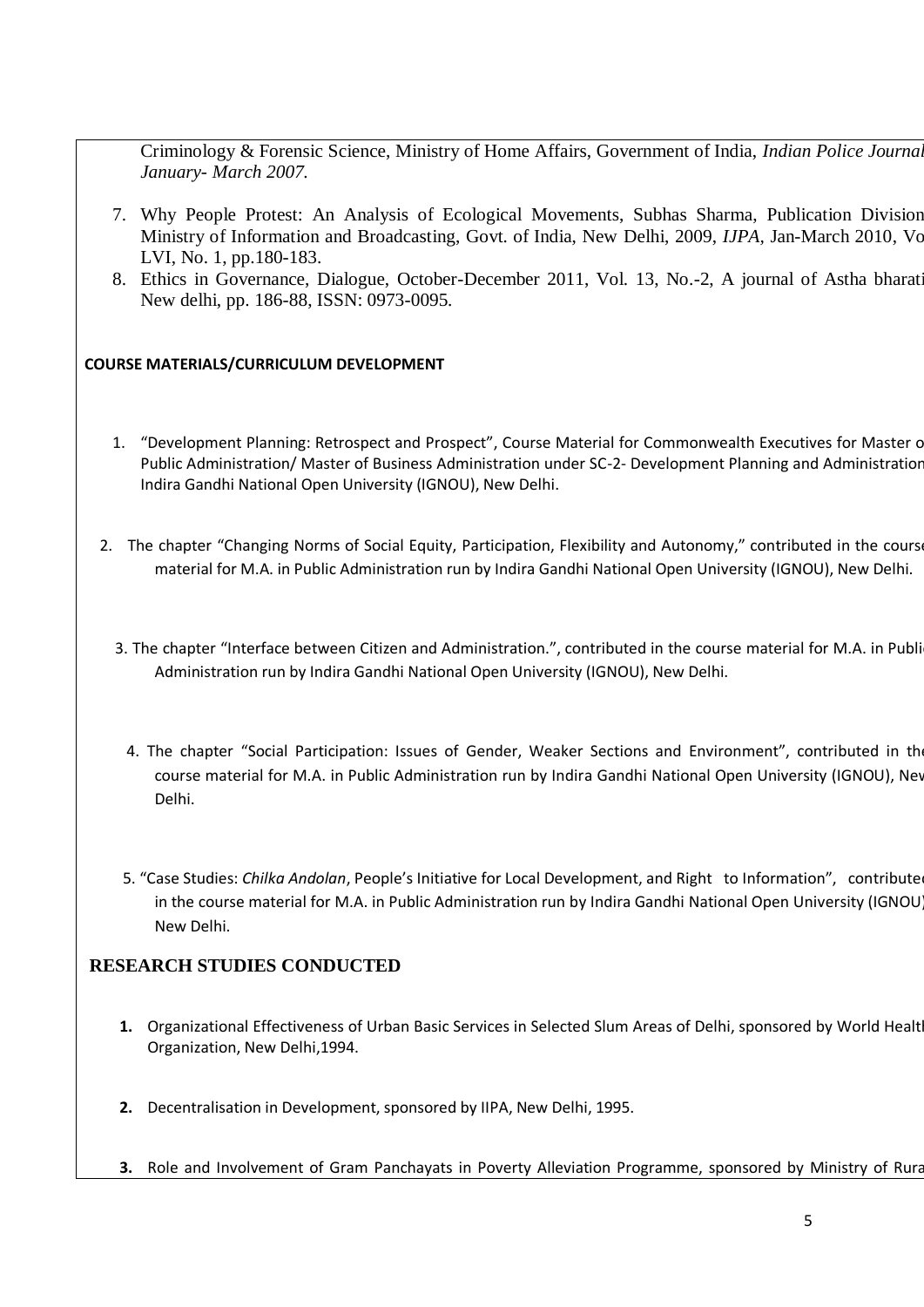Areas and Employment, Government of India,1996.

- **4.** Factors Affecting the Viability of Financial Cooperative Institutions, sponsored by NABARD, New Delhi,1997
- **5.** Urban Family Welfare: Study for a Plan of Action, sponsored by Indian Council of Medical Research, New Delh 1998
- **6.** Panchayati Raj: A Karnataka Experience, Institute of Social Sciences, New Delhi,1999
- **7.** Property Tax Assessment in Delhi, Human Settlement Management Institute, New Delhi, 2000.
- **8.** Innovating Income Generating Activities Under IRDP, DWACRA and TRYSEM: Case Studies of Bihar (Three Volumes), Sponsored by Ministry of Rural Development, Government of India, 2001.

**9**. Impact Assessment of Rural Development Programmes in Jaisalmer District of Rajasthan, Sponsored by Ministr of Rural Development, Government of India, 2002.

**10.** Administrative Year Book 2000-3 (three volumes), IIPA, Sponsored by Department of Administrative Reforms and Public Grievances, Government of India, 2003

**11**. Effective Policing of the National Capital Territory of Delhi & Adjoining Areas, sponsored by Bureau of Police Research & Development, Ministry of Home Affairs, Government of India. 1995.

**12.** Recruitment Policy and Programmes for State Police Organizations, sponsored by Bureau of Police Research & Development, Ministry of Home Affairs, Government of India, 1998.

**13**. Rape Incidences in Delhi City, LNJN NICFS, MHA, GOI,2006.

14. Capacity Building and Awareness Generation for Effective Implementation of the RTI Act at National Level, DoPT, Govt. of India, 2009.

## **CONSULTANCIES COMPLETED**

- **1**. Restructuring of Central Health Services, sponsored by World Health Organization, New Delhi.
- **2**. Emergency Health Care Load in Hospitals of Delhi, sponsored by World Health Organization, New Delhi.
- **3.** Restructuring of Punjab Government Secretariat, Government of Punjab, 2001-02.

## **GUIDED/SUPERVISED THESES/DISSERTATIONS: A SELECT LIST**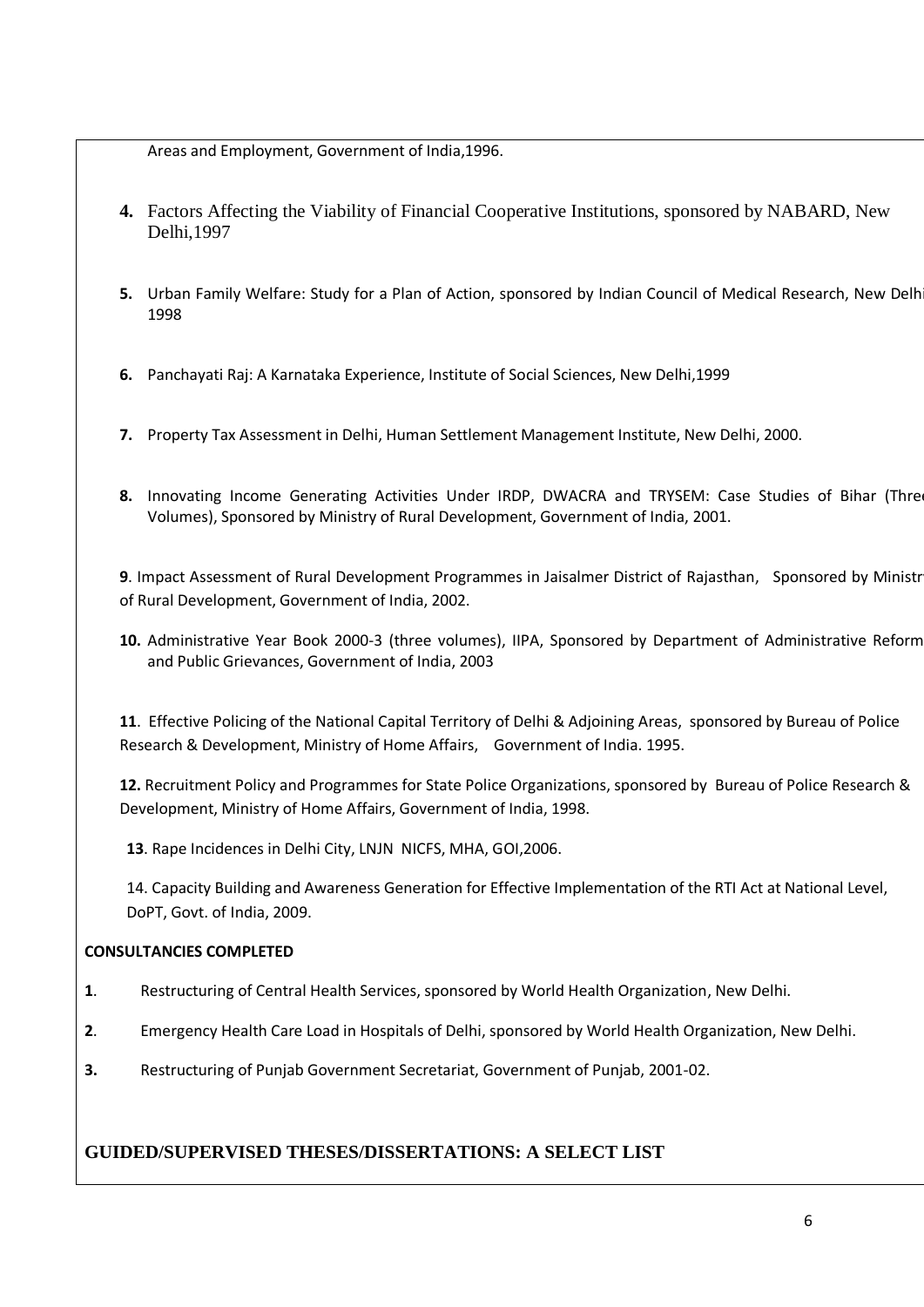- **1.** A Perspective Study on Working of Police Officers in Comparison to Working of Private Detectives Especially While Investigating White Collar Crimes or Economic Offences
- **2.** Family Factors Contributing to Drug Abuse and Effect of Counselling on Addict.
- **3.** Prevalence of Drug Abuse among Children: A Study in the State of Manipur.
- **4.** A Study on Recruitment, Training and Human Resource Development in Delhi Police: Problems and Remedies.
- **5.** A Study on Drug Abuse among Street Children in Delhi.
- **6.** Role of Training in the Police Performance: A Study of Punjab Police Academy, Phillaur, Panjab.
- **7.** A Study of Community Policing Scheme of Delhi Police.
- **8.** Crime Pattern in Jharia Coalfield Area: A Criminological Study of Dhanbad District of Jharkhand.
- **9.** Role and Effectiveness of NGOs in Reformation of Prisoners: A Study in Tihar Jail.
- **10.** Eve Teasing Experienced by Married Women in Public Transport-A Study in Delhi Metropolis.
- **11.** Status of Migrated Widows-A Study in Vrindavan, Uttar Pradesh.
- **12.** Effect of Psychological Treatment Programme on the Drug Addict Youth-A Psychological Study in the Metropolis of Delhi.
- **13.** Drug Abuse among Youth- A Study in the Metropolis of Delhi.
- **14.** Role of Vocational Training in the Rehabilitation of Offenders-A Study in Tihar Prison Delhi.

# **DIRECTED TRAINING COURSES FOR THE SENIOR AND MIDDLE LEVEL OFFICERS OF CRIMINAL JUSTICE SYSTEM**

- **1**. Correctional Administration.
- **2**. Prevention and Control of Drug Abuse
- **3**. Juvenile Delinquency

# **MEMBERSHIP OF THE ACADEMIC BODIES**

- **1.** Life Member of the Indian Institute of Public administration, New Delhi.
- **2.** Associate Member of International Institute of Safety and Security Management, New Delhi.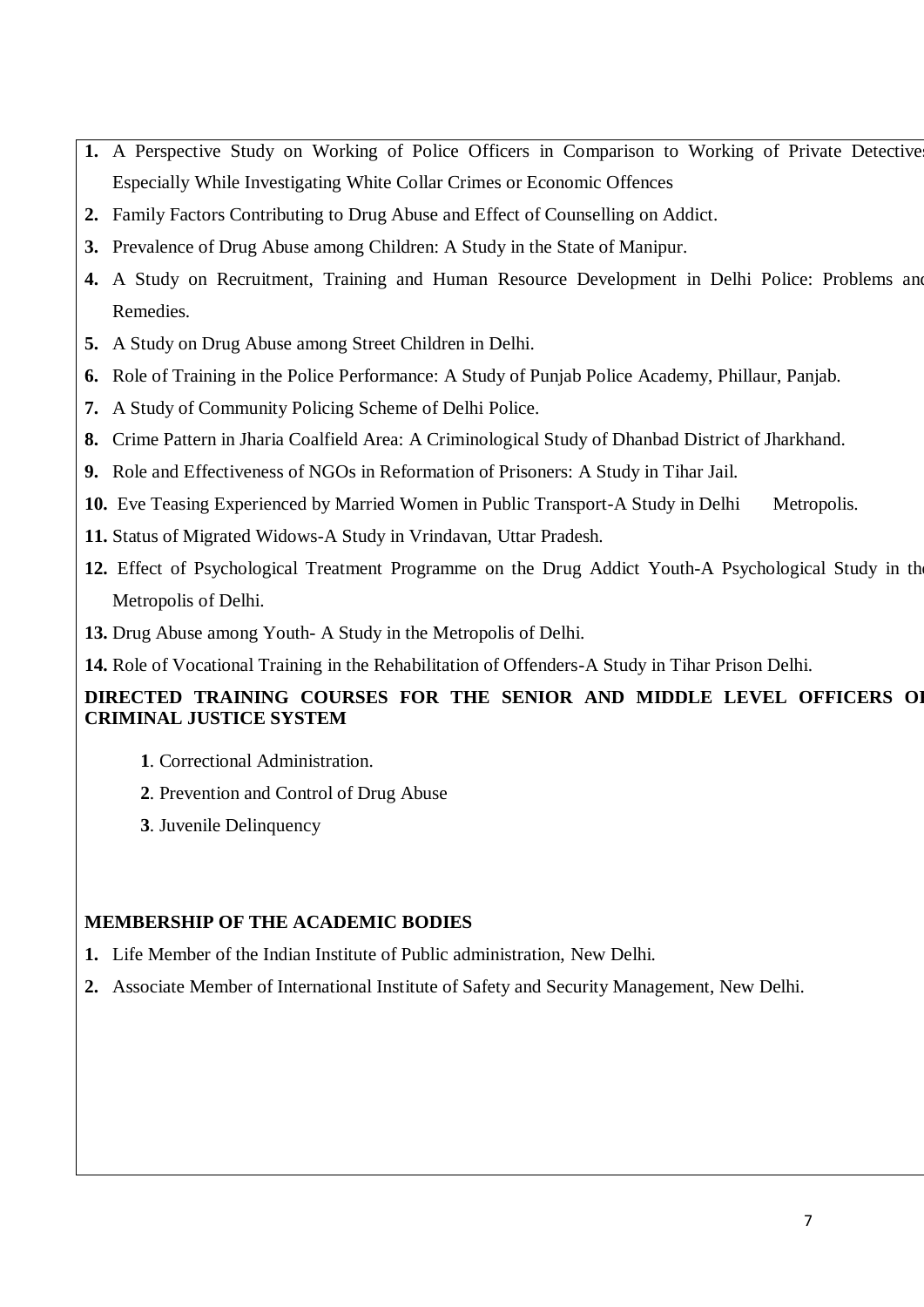| <b>Paper Presented</b> |                                                                                                                                                                                                              |
|------------------------|--------------------------------------------------------------------------------------------------------------------------------------------------------------------------------------------------------------|
|                        | 1. PRESENTED A PAPER ON 'ENVIRONMENTAL GOVERNANCE IN INDIA' in the seminar "governance in                                                                                                                    |
|                        | Contemporary India" held at SHYAM LAL COLLEGE (E) ON 19 AUGUST 2017.<br>2. Research paper 'The Language of Khadi', presented in the seminar "Mahatma Gandhi in Pristine Perspective                          |
|                        | A Sesquicentennial Overview", August 30-31, 2018, held at Shyamlal College(eve), University of Delhi.<br>3. Research paper titled 'Democracy, Culture & Environment', presented in the seminar "Politics and |
|                        | Environment" held at Shyamlal College(eve) on August 27, 2019.                                                                                                                                               |
| 4.                     |                                                                                                                                                                                                              |
| 5.                     |                                                                                                                                                                                                              |
| 6.                     |                                                                                                                                                                                                              |
| 7.                     |                                                                                                                                                                                                              |
| 8.                     |                                                                                                                                                                                                              |
| 9.                     |                                                                                                                                                                                                              |
| 10.                    |                                                                                                                                                                                                              |
| 11.                    |                                                                                                                                                                                                              |
|                        | <b>Public Service/University Service</b>                                                                                                                                                                     |
| $\bullet$              |                                                                                                                                                                                                              |
|                        |                                                                                                                                                                                                              |
|                        |                                                                                                                                                                                                              |
|                        |                                                                                                                                                                                                              |
|                        |                                                                                                                                                                                                              |
|                        |                                                                                                                                                                                                              |
|                        |                                                                                                                                                                                                              |
|                        |                                                                                                                                                                                                              |
|                        |                                                                                                                                                                                                              |
|                        |                                                                                                                                                                                                              |
|                        |                                                                                                                                                                                                              |
|                        |                                                                                                                                                                                                              |